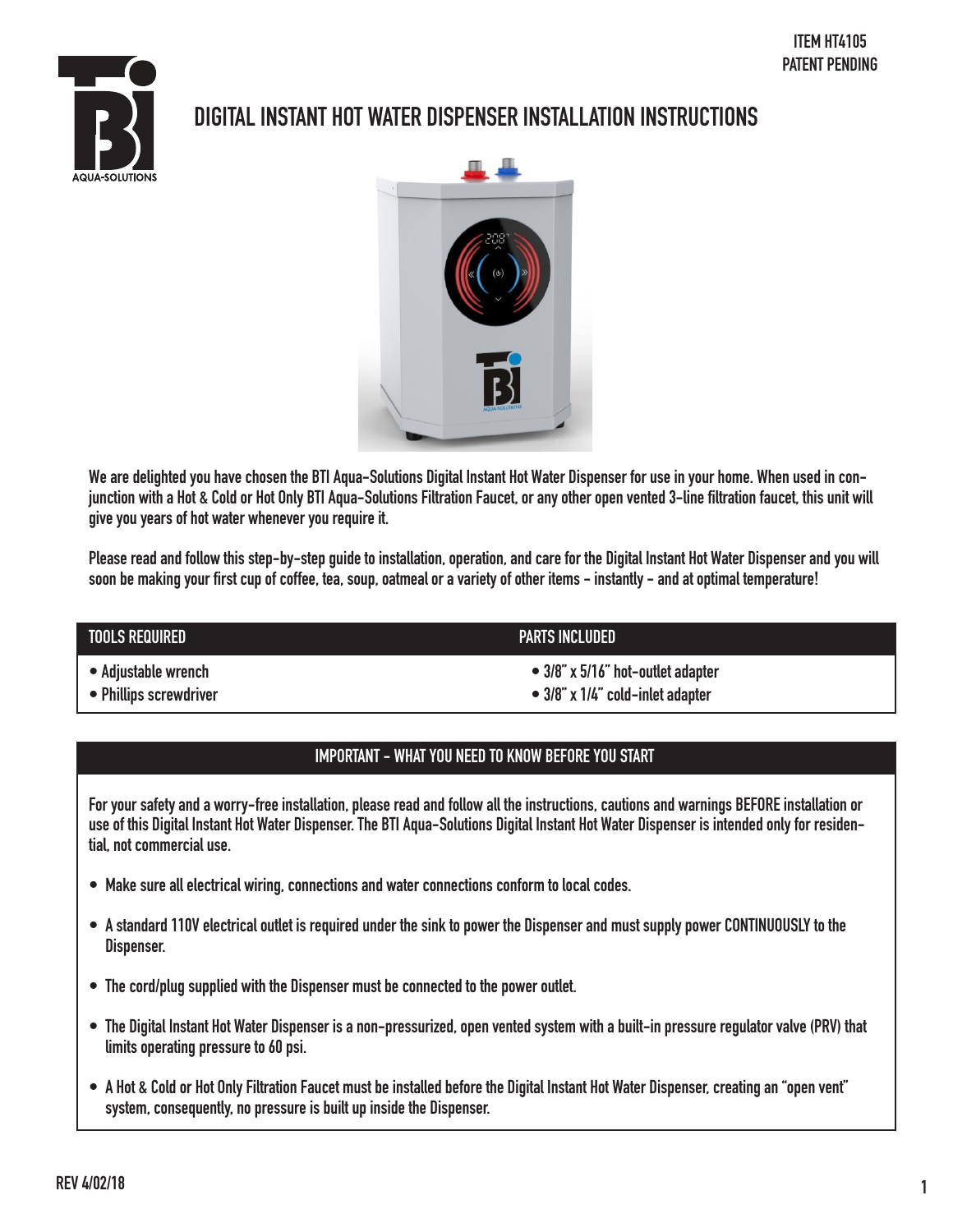### **SAFETY INSTRUCTIONS - READ BEFORE YOU START**

**These instructions are only intended as a guide. If there is any doubt about installation, please contact a licensed/certified plumber and/or electrician.**

- **• ENSURE THE DIGITAL INSTANT HOT WATER DISPENSER IS NOT CONNECTED TO ELECTRIC POWER DURING THE INSTALLATION.**
- **• Using an ungrounded or improper connection of the power supply to the product can cause serious injury or death from electrical shock. ALWAYS use the USA IEC Power Cord supplied with the unit.**
- **• The Digital Instant Hot Water Dispenser must be mounted vertically and level. Because the Digital Instant Hot Water Dispenser is not under pressure, there is a slight delay in water flow after the Hot & Cold or Hot Only Filtration Faucet handle is turned on. This is normal and indicates the Digital Instant Hot Water Dispenser is functioning properly.**
- **• It is recommended that a "handle spring-back" type Filtration Faucet, like the BTI Aqua-Solutions 2100, 2200 or 2400 Series Filtration Faucets, is used with the Digital Instant Hot Water Dispenser to protect the user from continuous dispensing of hot water and possible injury from same.**
- **• Place the Digital Instant Hot Water Dispenser in position, check and ensure that the filtration faucet hoses and the power cord to the electrical outlet will reach without being stretched.**
- **• The Digital Instant Hot Water Dispenser must be positioned so the hoses to and from the Filtration Faucet do not twist or kink.**

#### **ELECTRICAL REQUIREMENTS**

- **• A 110V electrical power supply is required.**
- **• It is recommended that a separate circuit serving only the Digital Instant Hot Water Dispenser be provided OR use an outlet that can be turned On/Off by a switch.**
- **• The Digital Instant Hot Water Dispenser is equipped with a power supply cord with a power plug. To minimize possible shock hazard, the cord must be plugged into a mating ground-type outlet, grounded in accordance with all local codes and ordinances.**

#### **PLUMBING REQUIREMENTS**

- **• If local codes permit, the Hot & Cold or Hot Only Filtration Faucet hoses should be connected to hot and cold water supply lines using shut-off valves.**
- **• The use of filtered, clean water with impurities removed is advised. Place a point-of-use filtration unit such as the BTI Aqua-Solutions FL1000 in-line PRIOR to the Filtration Faucet.**
- **• Unfiltered water with impurities, grains of sand, etc., can clog the Dispenser and Filtration Faucet and cause the Dispenser's 5-year warranty to be voided.**
- **• Connecting a standard, pressurized faucet may cause injury and will damage the electronic components of the Digital Instant Hot Water Dispenser and void the 5-year warranty.**

#### **ENVIRONMENT REQUIREMENTS**

- **• DO NOT install the Instant Hot Water Dispenser outdoors or in a location where the temperature may fall below 32ºF.**
- **• The installation environment should be ventilated, with protection from direct sunlight, in a humidity range of 10-70%.**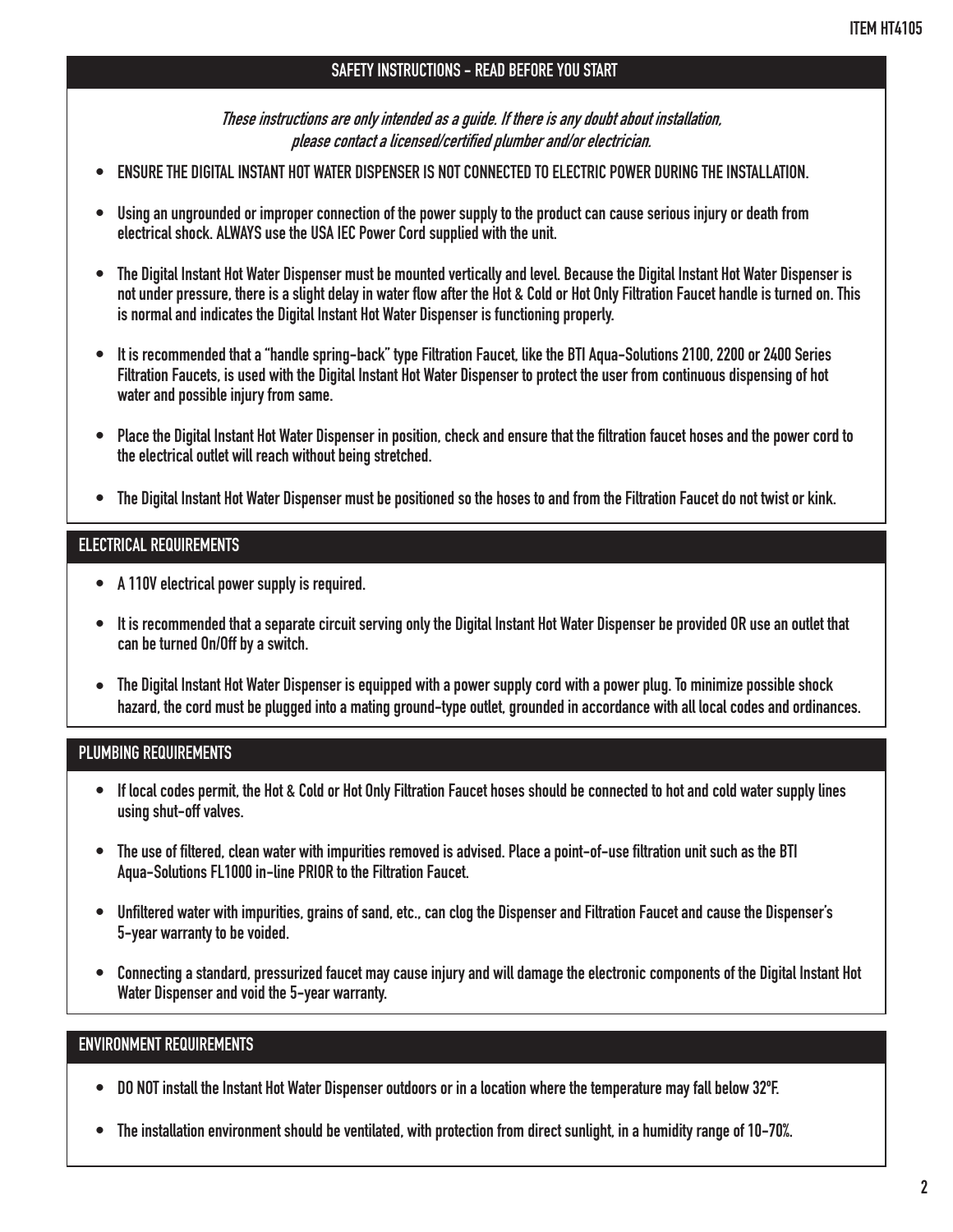#### **Water flows from supply line (A) into the faucet base (B).**

**Water is then diverted inside the faucet into line (C) and into the Digital Instant Hot Water Dispenser (D).**

**The fresh water displaces hot water in the Dispenser, causing it to flow freely through line (E) to the filtration faucet.**

**Hot water continues straight through the filtration faucet and exits the spout, (F).**

**IMPORTANT! NEVER OPERATE THE FAUCET IF THE CLEAR OUTLET TUBE (E) IS KINKED!**

**NEVER CONNECT AN INSTANT HOT WATER DISPENSER DIRECTLY TO A STANDARD FAUCET. CONNECTION TO A FAUCET OTHER THAN A 3-LINE VENTED FAUCET CAN CAUSE INJURY, INTERNAL DAMAGE TO DISPENSER AND WILL VOID 5-YEAR WARRANTY.**



# **1. FOR FLOOR-MOUNT INSTALLATION - CHOOSE LOCATION FOR DISPENSER INSTANT HOT WATER DISPENSER INSTALLATION PROCEDURE**

**Find a location under the sink that has access to an electrical outlet and is close enough to connect the faucet lines without kinking them. For the unit to operate properly, it cannot be installed beyond the reach of the manufacturer-provided electrical cord. Leave 1-2" clearance around the Dispenser for air flow.**

# 光情形 E Ō

**HOT TANK UNIT**

**T**

**WARNING!** DO NOT PLUG IN THE INSTANT HOT WATER DISPENSER UNTIL IT IS FILLED WITH WATER. **HEATING THE DISPENSER WHILE EMPTY WILL DAMAGE THE UNIT AND VOID THE 5-YEAR WARRANTY. U**

#### **2. CABINET-SIDE MOUNT**

**If mounting on side of cabinet, install 2 screws into cabinet side that align with the mounting holes on the back of the Dispenser. Leave 1"-2" clearance around Dispenser for air flow.**

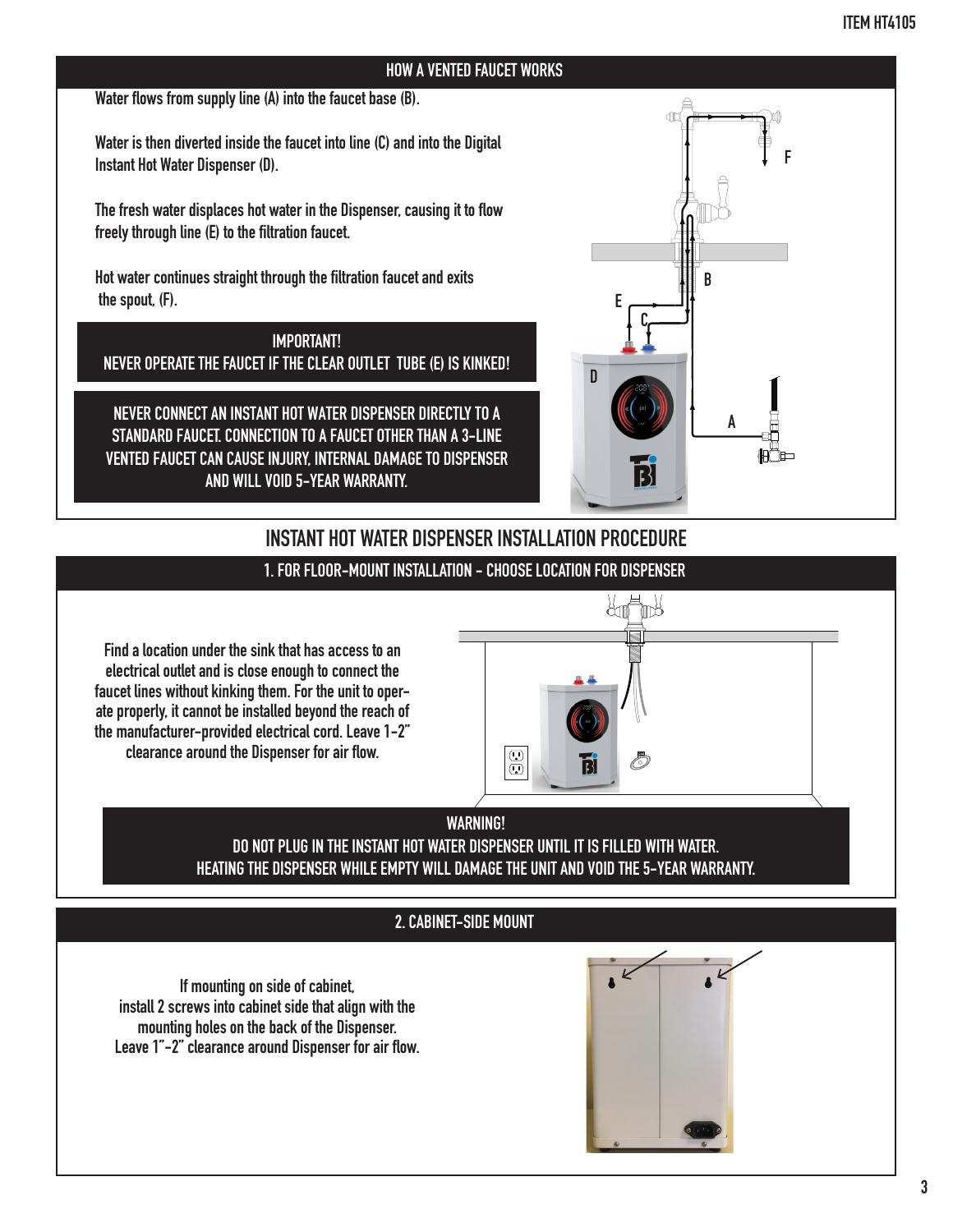### **3. BTI AQUA-SOLUTIONS HOT ONLY and HOT & COLD FILTRATION FAUCET W/ DIGITAL INSTANT HOT WATER DISPENSER**





**shown in diagram.**

- **A Blue Label Cold Water-In Hose**
- **B Faucet Stem**
- **C Hot Only Faucet, Hot Handle**
- **D Black Label Pressure Tank Hose**
- **E Hot & Cold Faucet, Cold Handle**
- **F Blue Label Cold Water-In Hose**
- **G Faucet Stem**
- **H Black Label Pressure Tank Hose**
- **I Hot & Cold Faucet, Hot Handle**

| 3 <sub>b</sub><br>Drill 1-3/8" hole in countertop.<br>Maximum counter thickness is 2"<br>Center the base plate with built-in<br>0-ring over the mounting hole on<br>the top of the countertop. Center the<br>faucet body on the base plate. | 3 <sub>c</sub><br>For Hot Only Faucet: Place faucet<br>handle in desired position.<br><b>Fasten the faucet from under the</b><br>countertop by first sliding the rubber<br>washer, then the metal washer onto<br>the faucet stem.                                                                                                                                                                      | 3d<br>Thread the mounting nut to the top<br>of the faucet stem and hand tighten.<br>Once the faucet is secure, tighten the<br>3 screws against the underside of the<br>countertop. This will prevent the faucet<br>from moving/spinning. |
|---------------------------------------------------------------------------------------------------------------------------------------------------------------------------------------------------------------------------------------------|--------------------------------------------------------------------------------------------------------------------------------------------------------------------------------------------------------------------------------------------------------------------------------------------------------------------------------------------------------------------------------------------------------|------------------------------------------------------------------------------------------------------------------------------------------------------------------------------------------------------------------------------------------|
| If desired, apply a thin bead of silicone<br>seal under the base plate for added<br>sealing.<br><b>DO NOT USE PLUMBERS' PUTTY</b>                                                                                                           | Make sure to place the 3 screws on<br>the metal washer through the match-<br>ing holes of the rubber washer and<br>slide both washers up to the bottom of<br>the countertop.                                                                                                                                                                                                                           | 3e<br>Place a metal pinch clamp on one<br>end of the clear hose and attach<br>the clear hose to faucet stem end.<br>Secure with pinch clamp.                                                                                             |
| 3f<br>Attach the braided blue label cold-<br>water-in hose to cold-water supply<br>line.<br>Use plumbers' tape on the outside<br>threads to provide a good seal.                                                                            | 3q Attach the braided black label<br>pressure tank hose to the blue<br>cold-water inlet on the dispenser.<br>Screw the tapered adapter onto the<br>red hot-water outlet. Use plumbers'<br>tape on the outside threads of the<br>outlet for a good seal.<br>Make sure that all lines are as straight<br>as possible and not kinked as this may<br>adversely affect the performance of<br>the dispenser. | 3 <sub>h</sub><br>Place the remaining metal pinch<br>clamp on the open end of the clear<br>hose. Push the clear hose onto the<br>tapered adapter previously installed<br>on the red hot-water outlet. Secure<br>with pinch clamp.        |

**Turn on the water supply and check for leak(s), ESPECIALLY at the water supply and connections points. If leak(s) are present, shut off the water supply, repair the leak and re-test the system as described. Open the hot handle of the faucet and turn on the water supply. Water will flow from the faucet when the dispenser is full.**

> **ENJOY YOUR BTI AQUA-SOLUTIONS FILTRATION FAUCET AND DIGITAL INSTANT HOT WATER DISPENSER!**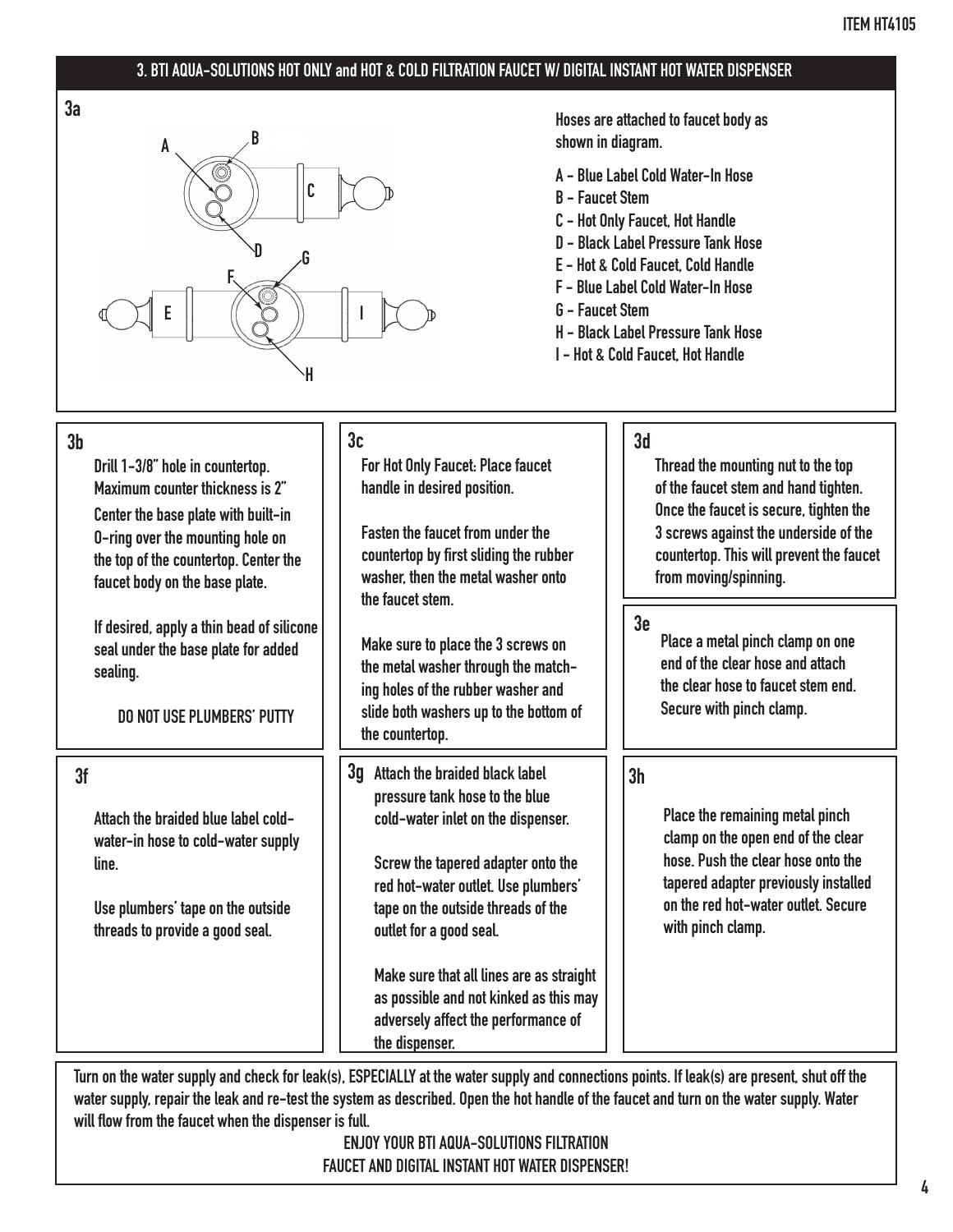**Screw 3/8" x 1/4" cold-inlet adapter onto blue cold-water inlet (A) on top of Dispenser. 4a 4b**

**Screw 3/8" x 5/16" hot-outlet adapter onto red hot-water outlet (B) on top of Dispenser.**

**Make sure larger 5/16" adapter is put onto the red hot-water outlet (B) on top of Dispenser.**

**Connect cold-water line to BLUE cold-water inlet fitting.** 

**Connect hot-water line to RED hot-water outlet fitting.** 

**Push lines securely into fittings.** 

**Turn water supply back on.** 

#### **IMPORTANT!**

**BEFORE the Instant Hot Water Dispenser is plugged into the power outlet, it must be filled with water and checked for tightness and leaks. FOLLOW THIS PROCEDURE BEFORE CONNECTING DIGITAL INSTANT HOT WATER DISPENSER TO POWER.**

- **1. Open all water valves to allow water to flow to the Filtration Faucet.**
- **2. Turn the "spring-back handle" of any BTI Aqua-Solutions Hot Only or Hot & Cold Faucet (or equivalent) to the open position and hold until the Dispenser is full and water flows through the faucet spout.**
- **3. Release and close the "spring-back handle" and check all connections for water tightness and leaks.**
- **4. Correct any leaking joints and re-test for water-tightness and leaks before connecting to power outlet.**
- **5. Ensure the installation area is dry and no water is present.**
- **6. Connect the plug to the power outlet and turn on the power outlet at the switch or breaker box.**
- **7. The Digital Instant Hot Water Dispenser display panel will now light up with the On/Off button in the center illuminated.**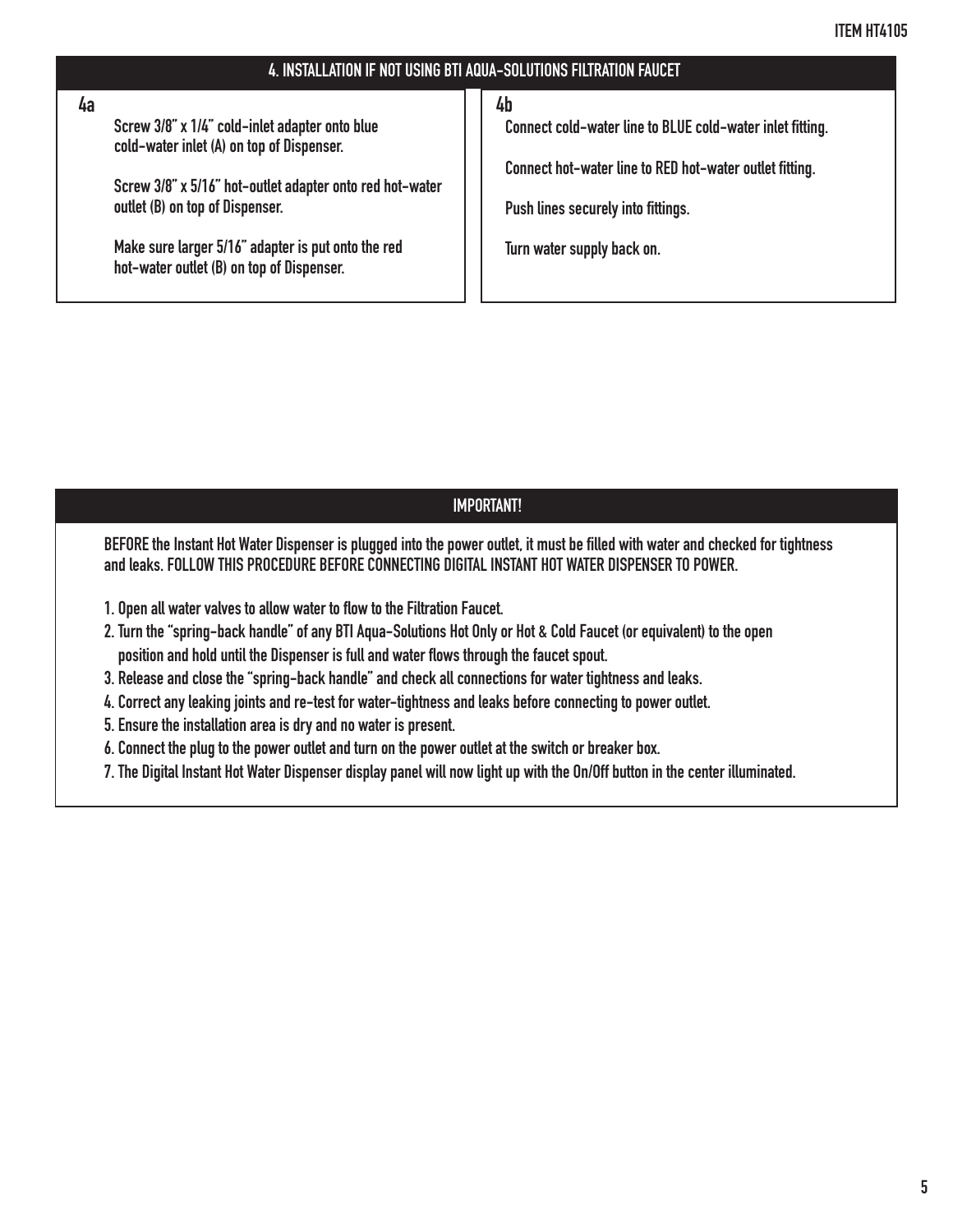# **BTI AQUA-SOLUTIONS DIGITAL INSTANT HOT WATER DISPENSER GUIDE TO OPERATION**



- **To power ON/OFF or to select VACATION MODE, simply press and hold center button for 3 seconds. •**
- **When the Dispenser is in heating mode, there will be a sequence of red/blue rings illuminating individually to indicate the • Dispenser is actively heating.**
- **Once the desired temperature is reached, the dial's red/blue rings will become static. •**
- **When the Instant Hot Water Dispenser is empty and is powered ON, the unit will automatically sense the situation. The • heating element will not engage and the "lack of water" will be indicated on the display panel by flashing a 208º temperature reading.**
- **When "lack of water" indicator is displayed, the dry-burn protection sensor has automatically activated. •**
- **When "lack of water" indicator is flashing 208º, press the ON/OFF center button and hold for 3 seconds to power down the • unit. Then, fill the Dispenser and follow the starting procedures. When water is drawn from the Dispenser through the Hot & Cold or Hot Only Filtration Faucet, OR the temperature inside the Dispenser falls by 6º F, the Dispenser will automatically reheat the water to the desired setting.**

#### **TEMPERATURE ADJUSTMENT (for temperatures above 203º F)**

**The BTI Aqua-Solutions Digital Instant Hot Water Dispenser has been set for optimum performance in most common and known situations. However, there are factors which may influence the performance of the Dispenser, such as incoming water temperature, atmospheric pressure, and altitude.** 

**Should you experience any discharge of water from the Filtration Faucet spout during heat-up, you can reduce the temperature setting to compensate by adjusting the unit in 3 degree increments until the water discharge is eliminated.** 

**Consult the "High Altitude Cooking" information included.**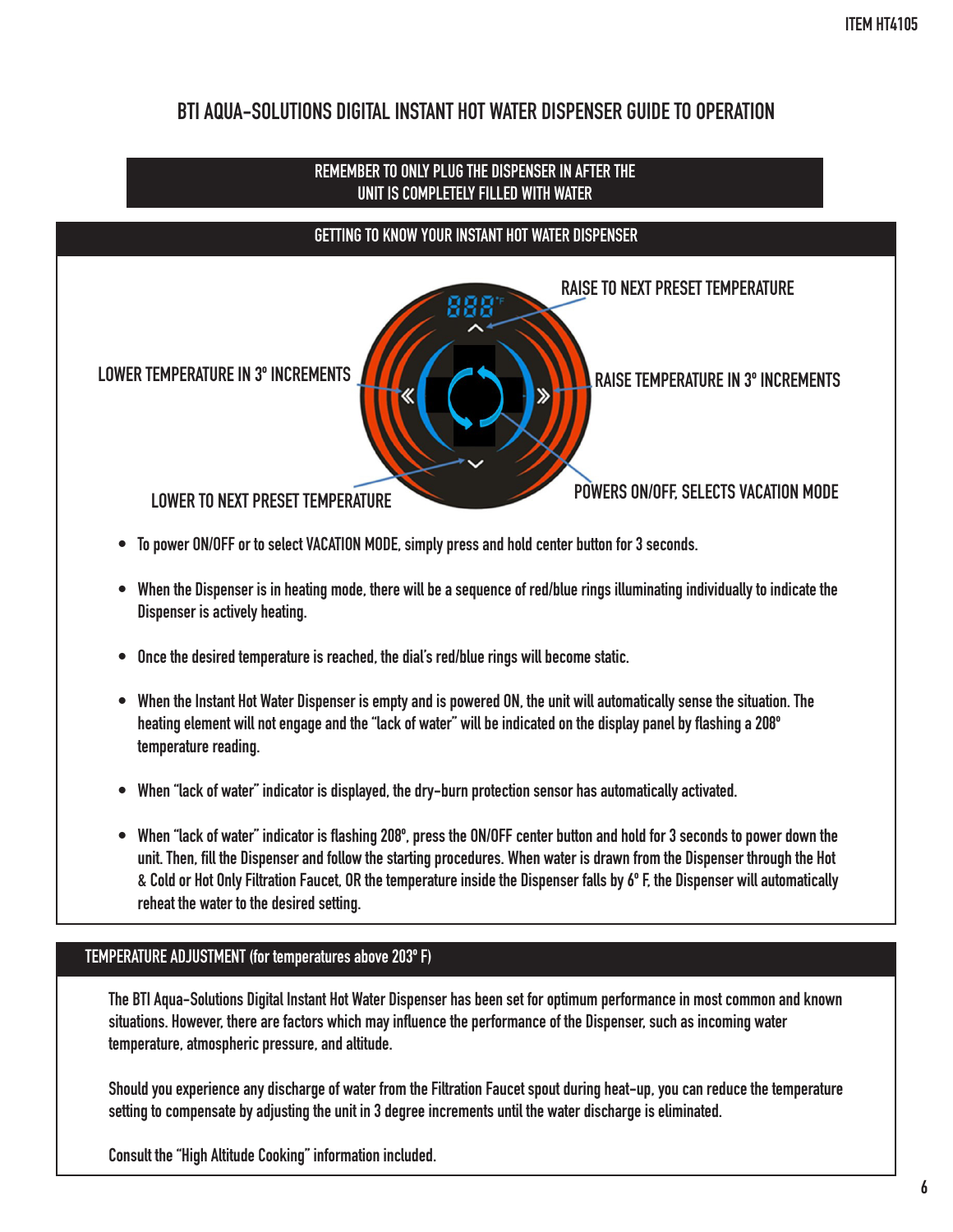#### **HIGH ALTITUDE COOKING**

**Common knowledge tells us that water boils at 212ºF, but that number only represents how water boils at sea level. With each 500 feet of increased elevation, the boiling point of water is lowered by about one degree. That means if you're cooking at the highest point in South Dakota, you're going to be boiling at just 198º, and food will take longer to cook because of decreased atmospheric pressure.**

**Most cookbooks consider anything more than 3,000 feet in elevation to be "high altitude," putting most of the western United States in the category. For food safety as well as taste, cooks in a high altitude region must cook food for longer, add moisture to most baked goods, and consider marinating or braising meat.** 

**BTI Aqua-Solutions' Instant Hot Water Dispenser can be adjusted for your specific region. If you do not know your city's specific elevation, find the highest point in your state in the chart below. For each 500 feet of elevation more than sea level, reduce 212º by one degree to determine your local boiling point.**

| <b>State</b>       | <b>Highest Point</b> | <b>State</b>         | <b>Highest Point</b> | <b>State</b>          | <b>Highest Point</b> | <b>State</b>          | <b>Highest Point</b> |
|--------------------|----------------------|----------------------|----------------------|-----------------------|----------------------|-----------------------|----------------------|
| Alabama            | 2,413'               | <b>Idaho</b>         | 12,668'              | <b>Montana</b>        | 12,807               | Rhode Island          | 811'                 |
| Alaska             | 20,310               | <b>Illinois</b>      | 1,235'               | <b>Nebraska</b>       | 5,427'               | <b>South Carolina</b> | 3,560'               |
| Arizona            | 12.637               | Indiana              | 1.257'               | <b>Nevada</b>         | 13.147               | <b>South Dakota</b>   | 7.244'               |
| <b>Arkansas</b>    | 2.753'               | <b>lowa</b>          | 1,671'               | <b>New Hampshire</b>  | 6,288'               | <b>Tennessee</b>      | 6,643'               |
| <b>California</b>  | 14,505'              | Kansas               | 4,041                | <b>New Jersey</b>     | 18,013'              | Texas                 | 8,751'               |
| Colorado           | 14,440'              | <b>Kentucky</b>      | 4,145                | <b>New Mexico</b>     | 13,167'              | <b>Utah</b>           | 13,534               |
| <b>Connecticut</b> | 2,379                | Louisiana            | 535                  | <b>New York</b>       | 5.343'               | <b>Vermont</b>        | 4.395                |
| <b>Delaware</b>    | 447                  | <b>Maine</b>         | 5.270'               | <b>North Carolina</b> | 6,684                | Virginia              | 5,729                |
| DC                 | 409'                 | <b>Maryland</b>      | 3,360'               | North Dakota          | 3,508'               | Washington            | 14,417               |
| <b>Florida</b>     | 345'                 | <b>Massachusetts</b> | 3,489                | <b>Ohio</b>           | 1,549                | <b>West Virginia</b>  | 4,863                |
| Georgia            | 4.784                | Michigan             | 1.979'               | Oklahoma              | 4.975                | <b>Wisconsin</b>      | 1,951'               |
| <b>Hawaii</b>      | 13,803'              | <b>Mississippi</b>   | 2,302'               | <b>Oregon</b>         | 11,249               | <b>Wyoming</b>        | 13,809               |
|                    |                      | <b>Missouri</b>      | 807                  | Pennsylvania          | 3,213'               |                       |                      |

#### **OPTIMAL PRE-SET TEMPERATURES**

**The BTI Aqua-Solutions Instant Hot Water Dispenser comes with seven pre-set commonly used temperatures:**

**167ºF**

**176ºF**

**185ºF**

**194ºF**

**203ºF**

**206ºF**

**208ºF**



**COFFEE 195º - 205ºF**

**TEA 167º - 194ºF White/Green Tea 167ºF Black/Oolong 185ºF Chamomile 194ºF**



**SOUP 190º - 200ºF**